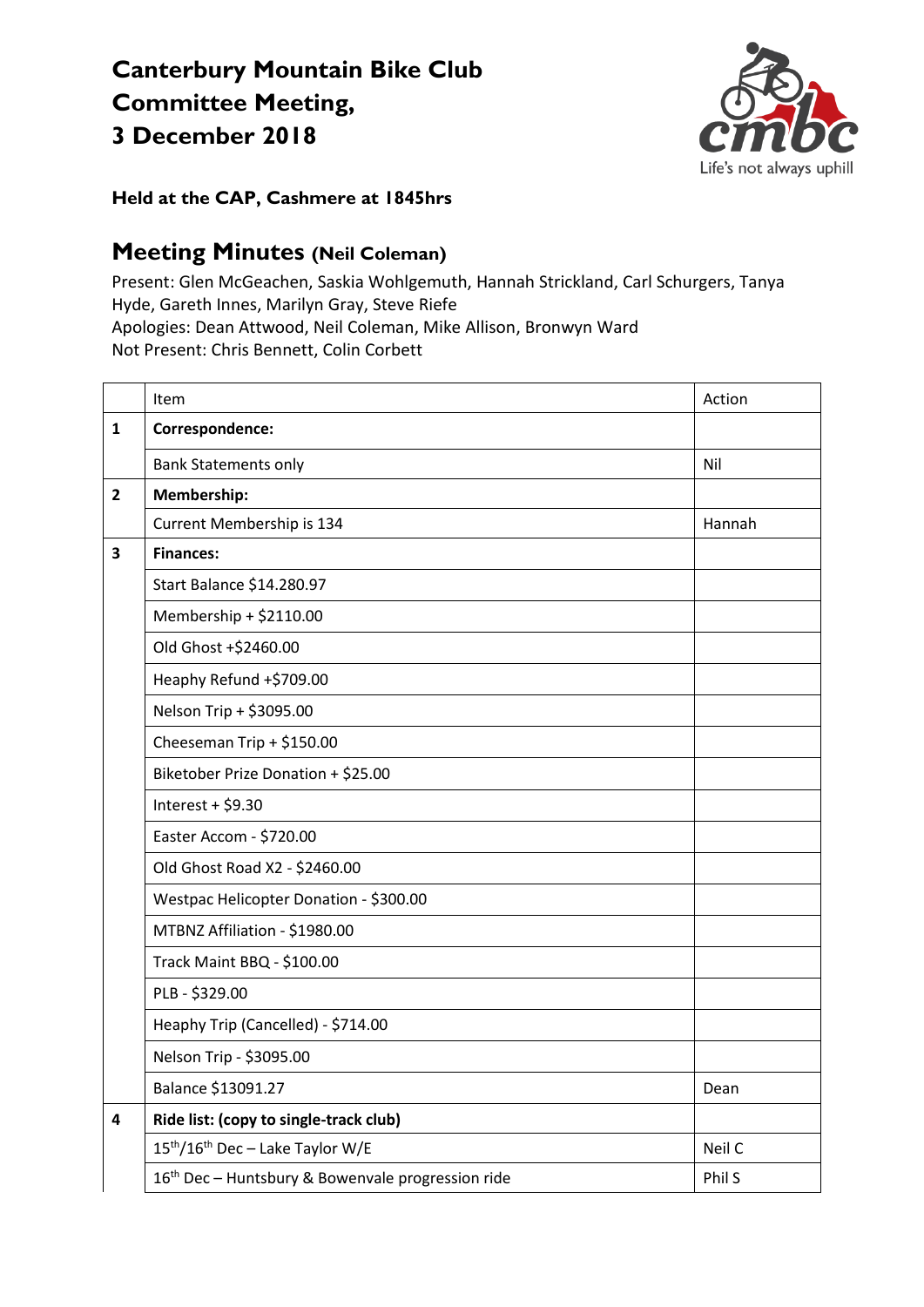|                         | 22 <sup>nd</sup> Dec - Rapaki to Anaconda                                | Hannah     |
|-------------------------|--------------------------------------------------------------------------|------------|
|                         | 30 <sup>th</sup> Dec - Glen Away Trip                                    | Glen       |
|                         | 13th Jan - Rapaki, Taramea, Mt Vernon, Traverse then downhill of choice  | Hannah     |
|                         | 19 <sup>th</sup> Jan - Local Saturday                                    | <b>TBD</b> |
|                         | 27 <sup>th</sup> Jan - Local                                             | Saskia     |
|                         | $2^{nd}$ Feb - Local Saturday                                            | <b>TBD</b> |
|                         | 10 <sup>th</sup> Feb - Hamner                                            | Tanya      |
|                         | 15 <sup>th</sup> -17 <sup>th</sup> Feb - Old Ghost Road                  | Dean       |
|                         | 24 <sup>th</sup> Feb - Local                                             | Steve      |
|                         | 2 <sup>nd</sup> Mar - Local Saturday                                     | <b>TBD</b> |
|                         | 10 <sup>th</sup> Mar - Molesworth                                        | Glen       |
|                         | 15 <sup>th</sup> -16 <sup>th</sup> Mar - Old Ghost Road                  | Dean       |
|                         | 24 <sup>th</sup> Mar - Local & Committee Meeting                         | Glen       |
|                         | 29th-31st Mar - North Island Easter Trip                                 | Mark Hyde  |
|                         | 7 <sup>th</sup> April - TBD                                              |            |
|                         | ** Follow up on organising an intermediate or advanced skills ride and a |            |
|                         | maintenance session. - Hannah or Glen**                                  |            |
| 5                       | <b>Future Rides / Weekenders:</b>                                        |            |
|                         | 19th-22nd Apr Easter or spread to ANZAC as well?                         |            |
|                         | 1st-3rd Jun - Queens Birthday                                            |            |
|                         |                                                                          |            |
| 6                       | <b>Club Inventory:</b>                                                   |            |
|                         | Hannah has 1 X EPIRB                                                     |            |
|                         | Bryan has 1 X EPIRB                                                      |            |
|                         | Dean has 1 X EPIRB                                                       | Confirm    |
|                         | Neil has the track building book                                         |            |
| $\overline{\mathbf{z}}$ | <b>Outstanding Business:</b>                                             |            |
|                         | Membership management tools to be evaluated for suitability/per member   | On-Hold    |
|                         | costs. Idea is to assist the club committee to reduce the very manual    |            |
|                         | processes in place currently.                                            |            |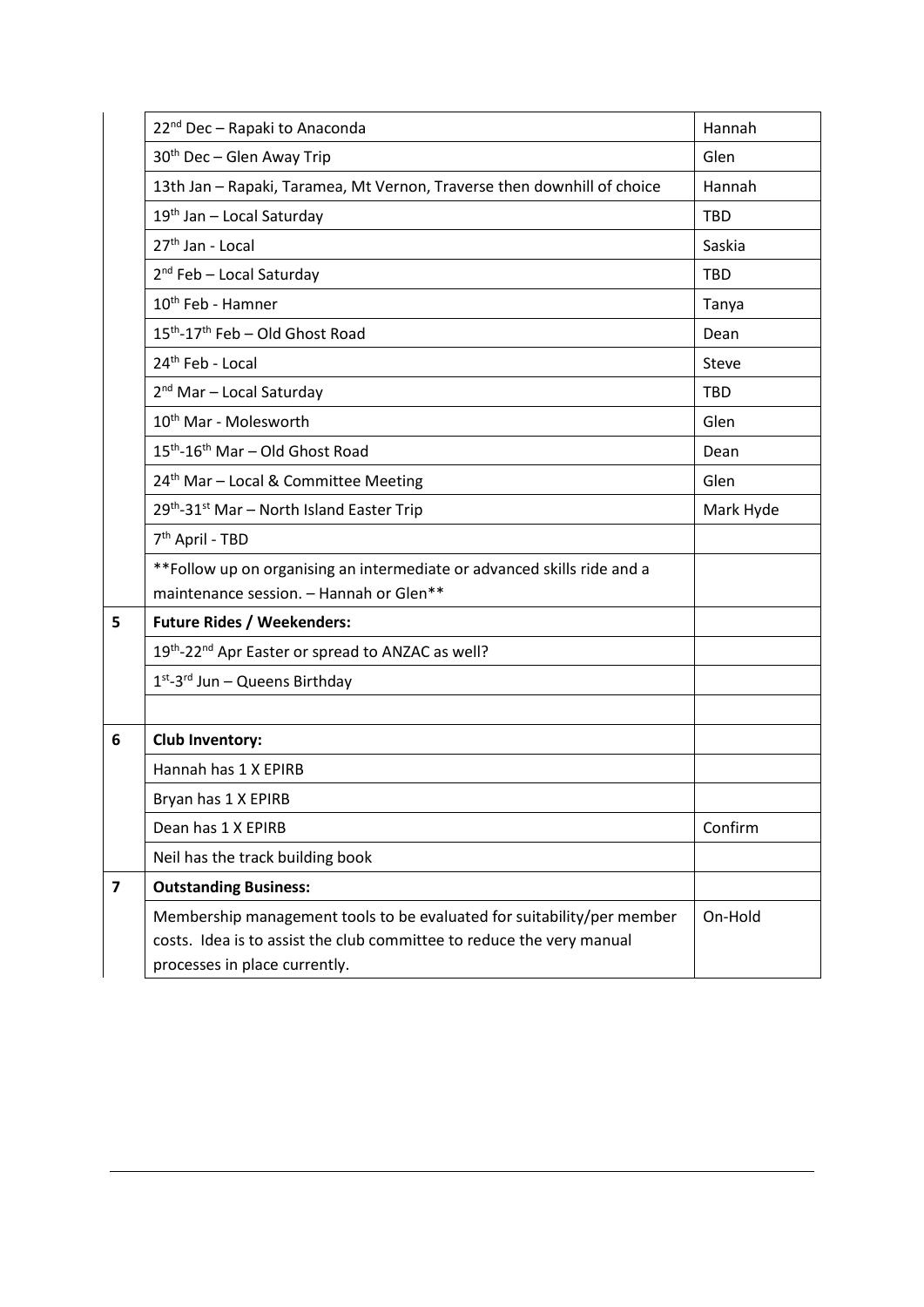|   | The Biketober participation & stand was discussed and was concluded a<br>success that the club will do again. Aside from generating new<br>memberships, it appeared to result in wider exposure for the club, the latter<br>also reflected in the increased additional people joining the public FB page. |  |
|---|-----------------------------------------------------------------------------------------------------------------------------------------------------------------------------------------------------------------------------------------------------------------------------------------------------------|--|
|   | Numbers of new members were will above average for October (25),<br>showing a positive effect from the expo. 22 people completed a form at the<br>expo, with 11 paid-up members resulting from this.                                                                                                      |  |
|   | One suggestion was that we should try and get members paid up at the<br>expo, where possible, rather than having to chase them to pay after and<br>solving issues of being unable to contact them.                                                                                                        |  |
|   | Thanks again to Gareth Innes for donating the \$50 Torpedo7 voucher for the<br>Biketober CMBC first-prize.                                                                                                                                                                                                |  |
|   |                                                                                                                                                                                                                                                                                                           |  |
| 8 | <b>Other Business:</b>                                                                                                                                                                                                                                                                                    |  |
|   | The proposed ride-coordinator role was discussed further - This was<br>proposed to try and facilitate easier/better coordination of rides, and Epirb<br>bookings, and ensure the Club rides. The next steps include:                                                                                      |  |
|   | Setup of specific e-mail address (rides@cmbc.nz), and access for<br>primary/backup resources                                                                                                                                                                                                              |  |
|   | Reviewing/refining the ride leader/participant information on cmbc<br>$\overline{\phantom{a}}$<br>website                                                                                                                                                                                                 |  |
|   | Setting up access to ensure rides can be maintained on Club<br>Calendar                                                                                                                                                                                                                                   |  |
|   | Saskia has offered to take up the inaugural ride coordinator role, once the<br>above items have been addressed                                                                                                                                                                                            |  |
|   | To Do: Glen post club update for December on Public FB page                                                                                                                                                                                                                                               |  |
|   | Refund Required to Steve Riefe for business cards and poster printing                                                                                                                                                                                                                                     |  |
|   | Review costs and receipts for track building BBQ                                                                                                                                                                                                                                                          |  |
|   | Donation of joining fee prize back to CMBC to be accounted for                                                                                                                                                                                                                                            |  |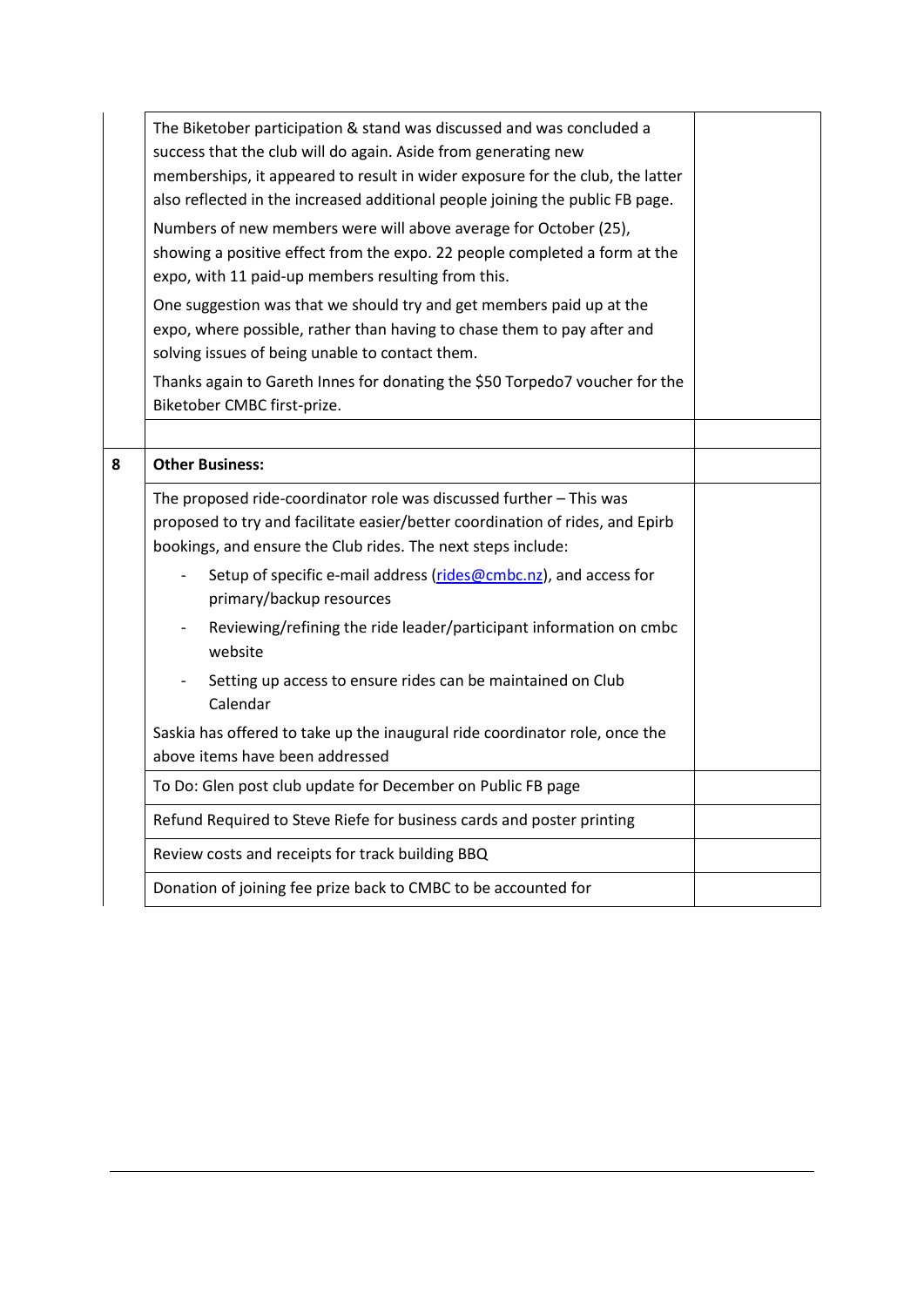| Discussed in length was youth rides, as this was a common question at the     |  |
|-------------------------------------------------------------------------------|--|
| expo. Glen mentioned there may be a discrepancy between the constitution      |  |
| and the website regarding what age members may join the club and rules        |  |
| around attending rides with parents.                                          |  |
| Everyone agreed 8-14's should be supervised by an adult as we don't want      |  |
| to be responsible for the safety of or for babysitting kids! Hannah has       |  |
| checked, and both the constitution and the website say the same and that 8-   |  |
| 14's should definitely be supervised by an adult, so no further action        |  |
| required here.                                                                |  |
|                                                                               |  |
| It was suggested that we try organising youth rides and younger person        |  |
| rides as we get frequent interest in this. Gareth looked up Christchurch      |  |
| Singletrack membership numbers for age groups and 8-14 shows the highest      |  |
| number of members. Most clubs in NZ seem to have popular kids' sections       |  |
| of their club and this is lacking in Chch at the moment. As they become       |  |
| popular the parents of the 8-14 rides can start to organise themselves as     |  |
| with younger adult rides.                                                     |  |
| Steve offered take on board the role of dig day coordinator, for a short term |  |
| depending on how it goes. To do; Glen or Leisa tell Steve the email contacts  |  |
| and info to do this.                                                          |  |
| We discussed the difficulty in getting current members to renew their         |  |
| membership. Marilyn offered to write a newsletter to be circulated to only    |  |
| paid up members. This would contain details of upcoming rides, reviews of     |  |
| recent past rides, dig day reviews etc. Tanya said she has experience with    |  |
| mail chimp (the system we use store our membership forms), this could be      |  |
| an easy way to circulate this newsletter. Monthly was decided too frequent    |  |
| but quarterly may be manageable. Too many emails would be disliked by         |  |
| some.                                                                         |  |
| Gareth indicated he was keen to approach bike shops/providers to arrange      |  |
| club discounts.                                                               |  |
| Discussed was the need of someone to replace the role Leisa was doing as fb   |  |
| admin also posting mountain biking relevant news to the page. Majority        |  |
| thought there was no need for one person to be responsible for posting        |  |
| information to the page that anyone should share anything interesting.        |  |
|                                                                               |  |
| Glen suggested all committee members be added to the public FB page as        |  |
| moderators to remove inappropriate posts and add new members. Hannah          |  |
| will continue to be the primary admin for the Members FB page, in terms of    |  |
| adding members (to ensure alignment to subscriptions).                        |  |
| To do: Check with committee members in an email if there happy to do this     |  |
| as not everyone was at the meeting.                                           |  |
| Another T shirt order please Saskia would like one.                           |  |